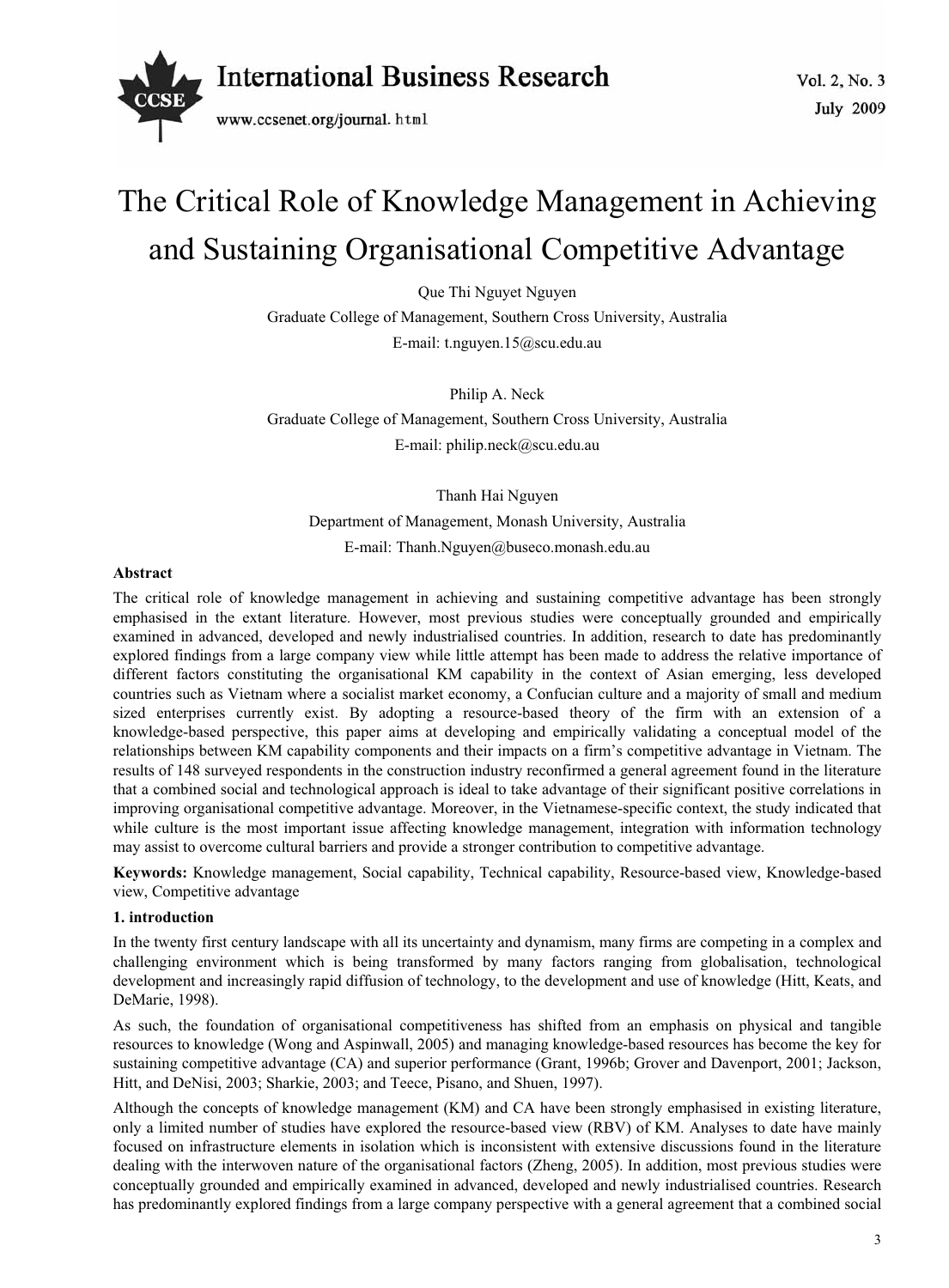and technological approach is ideal. However, little attempt has been made to address the relative importance of different factors constituting organisational KM capability in the context of Asian emerging, less developed countries such as Vietnam where a socialist market economy, a Confucian culture and a majority of small and medium sized enterprises (SMEs) currently exist.

This study presents the results of a survey on the inter-relationships among the KM capability components and their impact on a firm's CA conducted in the Vietnamese construction industry. Viewed from both social and technical perspectives, the study also aims at predicting which components of KM would be most significant and effective in the context of Vietnam, one of the Asian developing countries with its own specific features, characteristics and conditions.

The paper begins with an overview of the RBV of KM coupled with a review of empirical studies that describe and link KM capability components leading to positive outcomes. Drawing on the literature review and the theoretical issues discussed, a specific model of KM capability-based CA of the firm is proposed. The next section presents an outline of the methodology employed for conducting the survey and its findings based on various statistical analyses. The paper concludes with an interpretation and discussion of the overall results gained from the study, followed by some indications of the study limitations as well as the proposed future research directions.

The key implication in using this model is that practising managers in Vietnam and other Asian developing countries with similar economic and Confucian cultural environments, while employing both social and technical KM capabilities, need to strongly emphasise the more important role of cultural elements to achieve and sustain a CA in the current complex landscape.

#### **2. Literature review**

This section deals respectively with a RBV of KM and a review of KM capability.

#### *2.1 Resource-based view of knowledge management*

The RBV of CA examines the link between a firm's idiosyncratic attributes and performance (Barney, 1991) based on its internal strengths to take advantage of opportunities and counter threats in the market, aimed at creating sustainable CA through acquiring, utilising, and exploiting firm-specific resources (April, 2002; Riahi-Belkaoui, 2003) and, more importantly, integrating different resources to form strong organisational capabilities (Grant, 1996a; Verona, and Ravasi, 2003; and Zollo and Winter, 2002).

Emerging as an extension of the RBV, the knowledge-based perspective defines firms as bodies that generate, integrate and distribute knowledge (McEvily, and Chakravarthy, 2002; Miller, 2002; Narasimha, 2000; and Narasimha, 2001) which is considered to be the key or strategic asset to hold the potential of sustainable CA (Grant, 1996a; and Lopez, 2005). It explains how firms leverage their KM resources to create unique KM capability to determine a firm's overall effectiveness (Gold, Malhotra, and Segars, 2001).

Thus, adopting the resource-based theory of the firm blended with a knowledge-based approach, KM capability is explicitly recognised to be central in creating CA of a firm in today's dynamic market place. The following section provides a review of empirical studies dealing with this concept.

#### *2.2 Review of knowledge management capability*

Extending the traditional notion of organisational resource-based capability to KM function, a firm's KM capability is defined as 'its ability to mobilise and deploy KM-based resources in combination with other resources and capabilities', leading to sustainable CA (Chuang, 2004, p460). Table 1 (Appendix 1) presents a summary of empirical studies on KM capability conducted since 1995. The columns show the names of authors and KM components including enablers or infrastructure elements and processes. The research objectives, as displayed in the last column, are mainly to investigate the connection among KM components and identify their impact on organisational outcomes such as KM effectiveness, organisational effectiveness, CA, and firm performance. Using this table the study has identified perceived gaps in the relevant literature and adapted prior research to develop a research model.

Viewed from resource-based and knowledge-based perspectives, Gold et al. (2001), followed by Smith (2006) are amongst the first KM researchers to identify that technology, culture, and structure are rare and firm-specific resources which likely serve as the source of organisational capability. Meanwhile, Lee and Choi (2003) measure the impact of KM enablers including structure, culture, people, and technology on organisational performance. Similarly, Khalifa and Liu (2003), Gimenez and Rincon (2003), and Zheng (2005) identify a number of factors as the primary sources of organisational effectiveness that include strategy, culture, structure, leadership, and technology.

It is noted that Chuang's (2004) model is one of a limited number of studies employing the RBV of KM to develop theoretical links and empirically examine the relationship between KM capability and CA. However, the model examined the four elements of KM resources of a firm in isolation (namely structure, culture, and people as the social perspective, and information technology as the technical perspective) which is inconsistent with extensive discussions found in the literature of the interwoven nature among the organisational factors (Zheng, 2005). In addition, most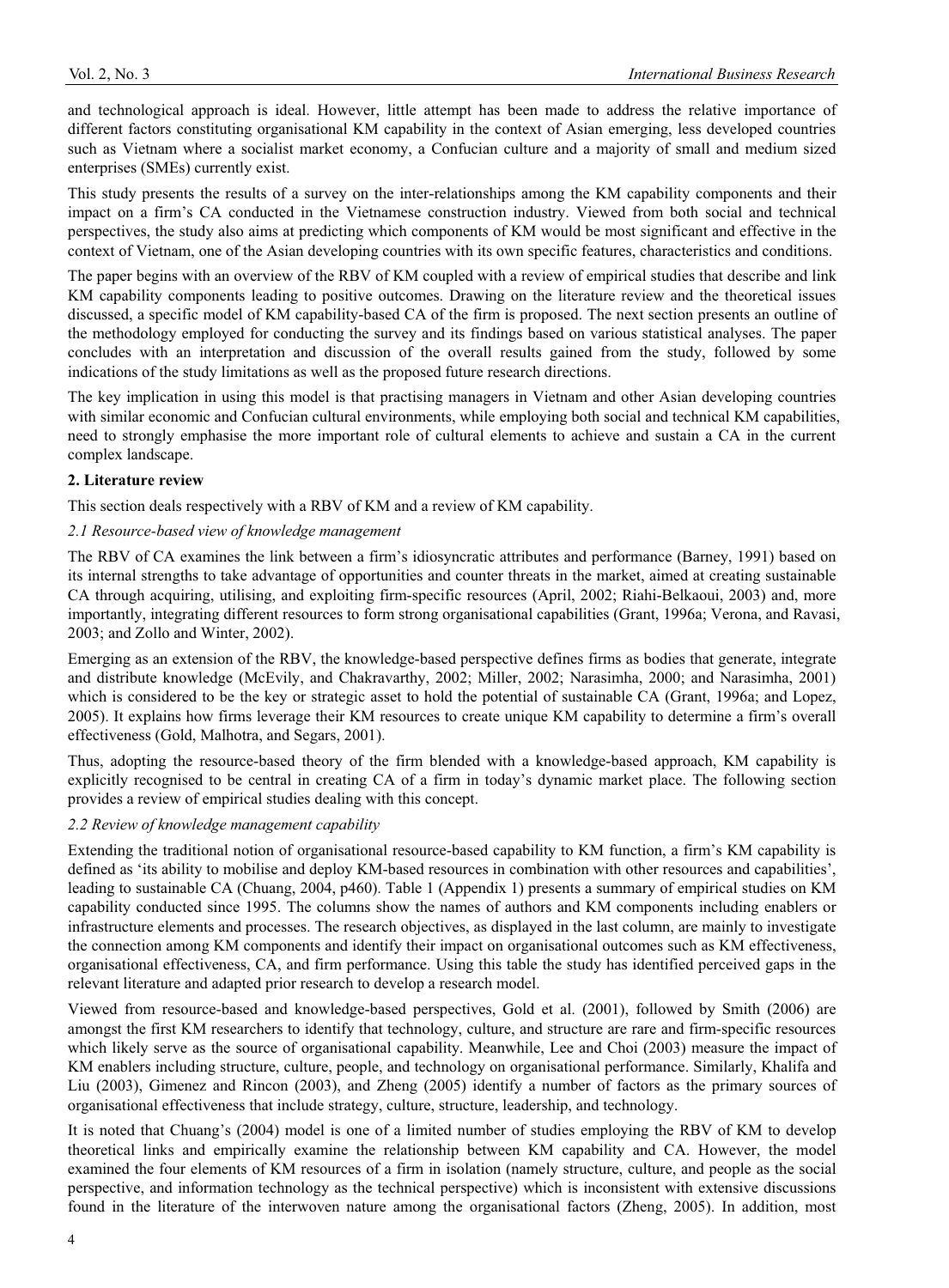studies were conceptually grounded and empirically examined in advanced, developed and newly industrialised countries with a heavy focus on large companies. To date, only scant attention has been paid to address the relative importance of different factors constituting the organisational KM capability in the context of Asian emerging, less developed countries considering their own specific features, characteristics and conditions.

This paper seeks to fill the identified gaps by adapting Chuang's (2004), Lee and Choi (2003), and Smith's (2006) studies to develop a theoretical model of KM capability based CA of the firm and then, empirically, to test the model by conducting a survey in Vietnam where a socialist market economy, a Confucian culture and a majority of SMEs currently exist. The development of the research model is discussed in the following section.

#### **3. Theoretical development**

This section discusses the technical and social KM capabilities and CA and continues to propose a research model.

#### *3.1 Technical KM capability and CA*

Though described as a major business resource and a key source for attaining long-term CA (Gold et al., 2001; Nemati, 2002), little evidence has been found of the direct effects of IT alone and performance correlations while at the same time, if existing (though not significant), frequent negative correlations suggest that IT may worsen a firm's competitive position (Porter, 1985; and Powell and Dent-Micallef, 1997). Due to possible IT imitation by competitors, IT per se does not generate sustainable performance advantages and firms must use IT to leverage or exploit other firm-specific, intangible resources such as organisational leadership, culture, and business processes (Clemons and Row, 1991; and Henderson and Venatraman, 1993). Citing the theory of technology assimilation, Khalifa and Liu (2003) also state that technologies must be infused and diffused into business processes to enhance organisational performance (Cooper and Zmud, 1990; and Fichman and Kemerer, 1997). In the context of KM, therefore, IT should be incorporated with other KM capability dimensions to exhibit and significantly improve its impact on a firm's CA.

#### *3.2 Social KM capability and CA*

Organisational social resources (now sometimes referred to as social capital) generally comprise the sum of the actual and potential resources available that derive from the network of relationships possessed by a human or in a social unit (Nahapiet and Ghoshal, 1998). Lee and Choi (2003) propose that the ability of organisational structure,

organisational culture, and people as the three critical dimensions of social KM resources to encourage the multi-faceted activities associated with successful implementation of KM has been found to be a key distinguishing factor of successful firms. These valuable resources typically evolve over a long period of time through the accumulation of organisational operation experience (Gold et al., 2001), and, thus, become hard to acquire and complex to duplicate. When effectively combined with the strong technical KM dimension they will become a unique organisational KM capability which provides a sustained CA (Chuang, 2004).

#### *3.3 Proposed research model*

Based on findings in the literature review coupled with theoretical development, a research model of KM capability-based CA of the firm is now proposed (Figure 1). The key components are identified as the technical KM capability (IT) and the social KM capability contributing to organisational CA. The model demonstrates that these two perspectives of KM capability have inter-correlations which strongly support their impacts on CA.

#### **4. Methodology**

This section deals with developing measures of theoretical constructs and techniques of data collection in this study.

#### *4.1 Operationalising measures*

There are three main constructs in the theoretical model, namely (1) technical KM capability; (2) social KM capability; and (3) competitive advantage. Measuring these constructs are mainly adapted from studies by Lee and Choi (2003), Chuang (2004) and Smith (2006) using seven-point Likert-type scales anchored by 1 (strongly disagree) and 7 (strongly agree).

- (1) Technical KM capability or IT refers to the technical systems within an organisation that determine how knowledge travels throughout the enterprise and how knowledge is accessed (Leonard-Barton, 1995). Measuring this variable is based on Smith (2006) reflecting numerous aspects of technological infrastructure that are part of effective KM within an organisation such as collaboration, distributed learning, and knowledge mapping.
- (2) Social KM capability is predicted by the three-factor scales of structure, culture, and people.

Organisational structure is defined as 'the rules, policies, and procedures, hierarchy of reporting relationships, incentive systems, and departmental boundaries that organise tasks within the firm' (Gold et al., 2001, p. 198). In this study, the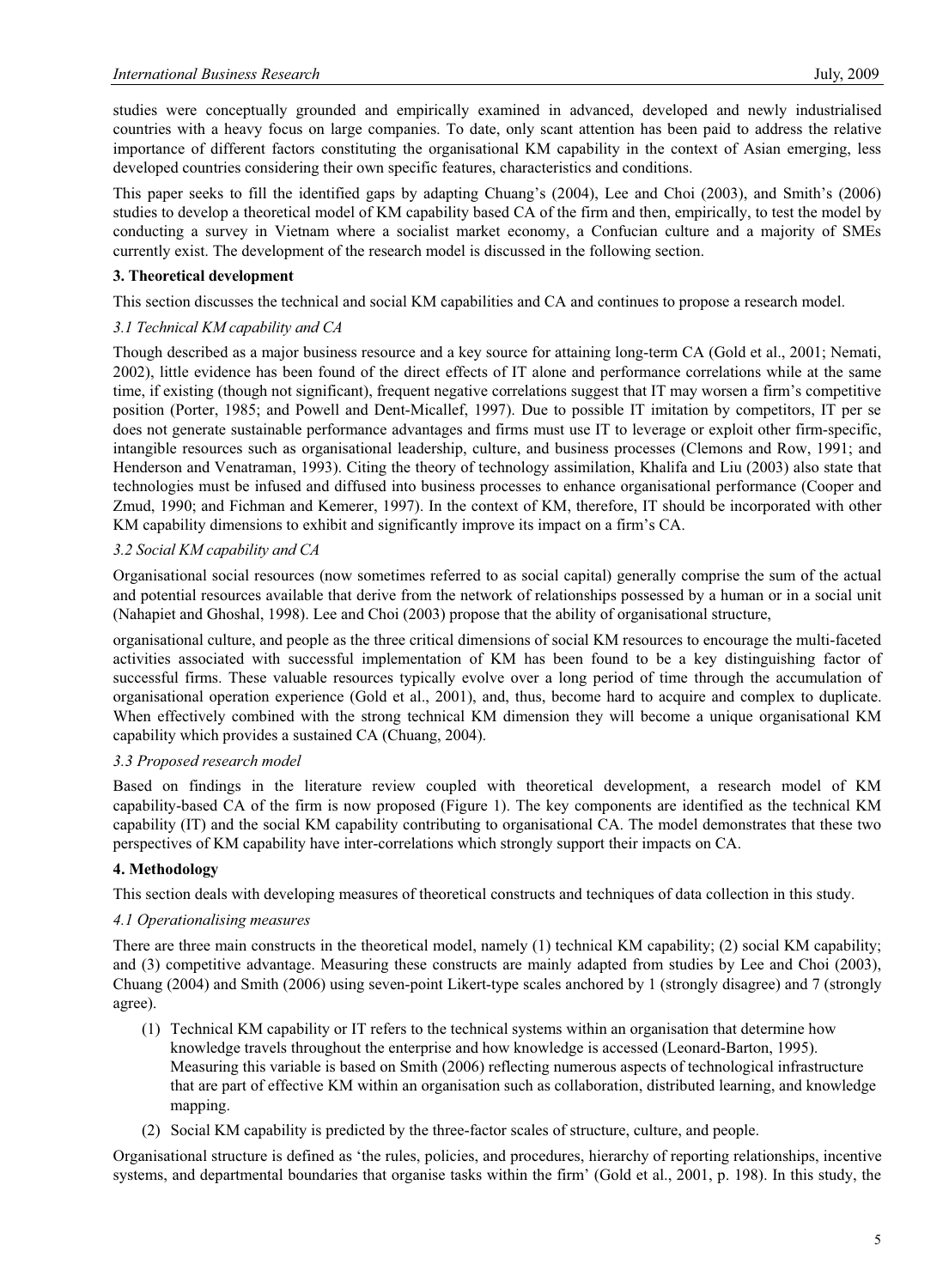variable is operationalised based on Smith (2006) assessing the extent to which a formal organisational structure facilitates the discovery, creation, sharing, exchange, and transference of new knowledge within the organisation.

The most significant hurdle preventing effective KM is organisational culture (Gold et al., 2001) which is defined as 'the shared values, beliefs and practices of the people in the organisation' (McDermott and O'Dell, 2001, p. 77). This study adapts Smith's (2006) instrument scale to measure organisational culture through its important components including employee interaction, corporate vision, and senior management support.

Predicting the effect of human resources on KM, this study relies on task-shaped skills of employees which imply a degree of understanding by workers of their own and others' task areas (Lee and Choi, 2003) that are both deep (the vertical part of the 'T') and broad (the horizontal part of the 'T') (Leonard-Barton, 1995). The operationalisation of this construct developed by Lee and Choi (2003) is followed in the current study to access knowledge domains of employees and their various applications in particular products.

(3) Competitive advantage is considered to be the objective of strategy (Day, 1984; Porter, 1985) and described as the unique position that an organisation develops over its competitors by employing its resources (Hofer and Schendel, 1978). The multi-dimensions of the construct developed by Chuang (2004), including innovativeness, market position, mass customisation, and difficulty in duplicating, is adopted in this study.

#### *4.2 Data collection*

The survey questionnaires attached with invitation letters were directly distributed to 600 potential respondents as senior management participating in a large exhibition of construction firms (VinaBuild) organised in Hochiminh City, Vietnam in September 2007.

The reason for selecting this sector to gather empirical data is because it is a project-based industry which utilises a variety of many separate firms in a temporary multidisciplinary organisation and thus operates within a dynamic and changing environment (Kamara, Augenbroe, Anumba, and Carrillo, 2002). Effective KM is being recognised as a vehicle through which the industry can address its critical needs for innovation, enhanced business performance, client satisfaction, improved efficiency, and effectiveness (Egan, 1998; Egbu, Sturgesand, and Bates, 1999). As such, it is critical to identify on which factors to focus if construction firms are to improve their CA through effective management of their knowledge assets.

#### **5. Data analysis and results**

This section covers sampling procedures and the statistical analyses employed.

#### *5.1 Sample characteristics and profile*

A total of 170 responses were returned, 22 had data missing and, therefore, were not included in the analysis, producing an acceptable useable response rate of 25%. Table 2 (Appendix 2) summarises the descriptive statistics of company profile and personal characteristics for the 148 respondents in terms of their type of business, number of employees, education, position, and years in current company.

#### *5.2 Reliability and validity analysis*

The construct validity and reliability of the multi-item constructs were assessed using the principle component analysis (PCA) with Varimax rotation and coefficient (Cronbach) alpha. Items with low factor loadings (absolute values below 0.5) were deleted, while values of coefficient alpha above 0.7 were considered to represent acceptable reliability (Hair, Anderson, Tatham, and Black, 1998).

Based on these criteria, the results of the study (described in Table 3 - Appendix 3) showed that all construct measurement scales had satisfactory coefficient (Cronbach) alpha (though slightly lower for IT construct). The PCA for all composite variables except organisational culture and people extracted only one underlying component with an eigenvalue greater than 1 explaining from 46.154% to 61.230% of the total variance in the original sets of variables and so unidimensionality was assumed. Moreover, all relevant items were found to have component loadings greater than the minimum criterion of 0.5, therefore, these were considered to be acceptable for further analyses.

However, the two constructs (organisational culture and people) were both found to load into two components. To improve their validity and reliability, it was decided to recalculate these two variables using only those items correlated with the first of the underlying components which were then found to have acceptable levels of reliability and, thus, were used in all subsequent analyses.

#### *5.3 Pearson correlation analysis*

As presented in Table 4 (Appendix 4), the results of Pearson product-moment correlations show significant positive correlations between all different components of KM capability, namely culture, structure, people, and IT. In addition, each of these factors was also found to be significantly correlated with CA ( $p < 0.01$ ).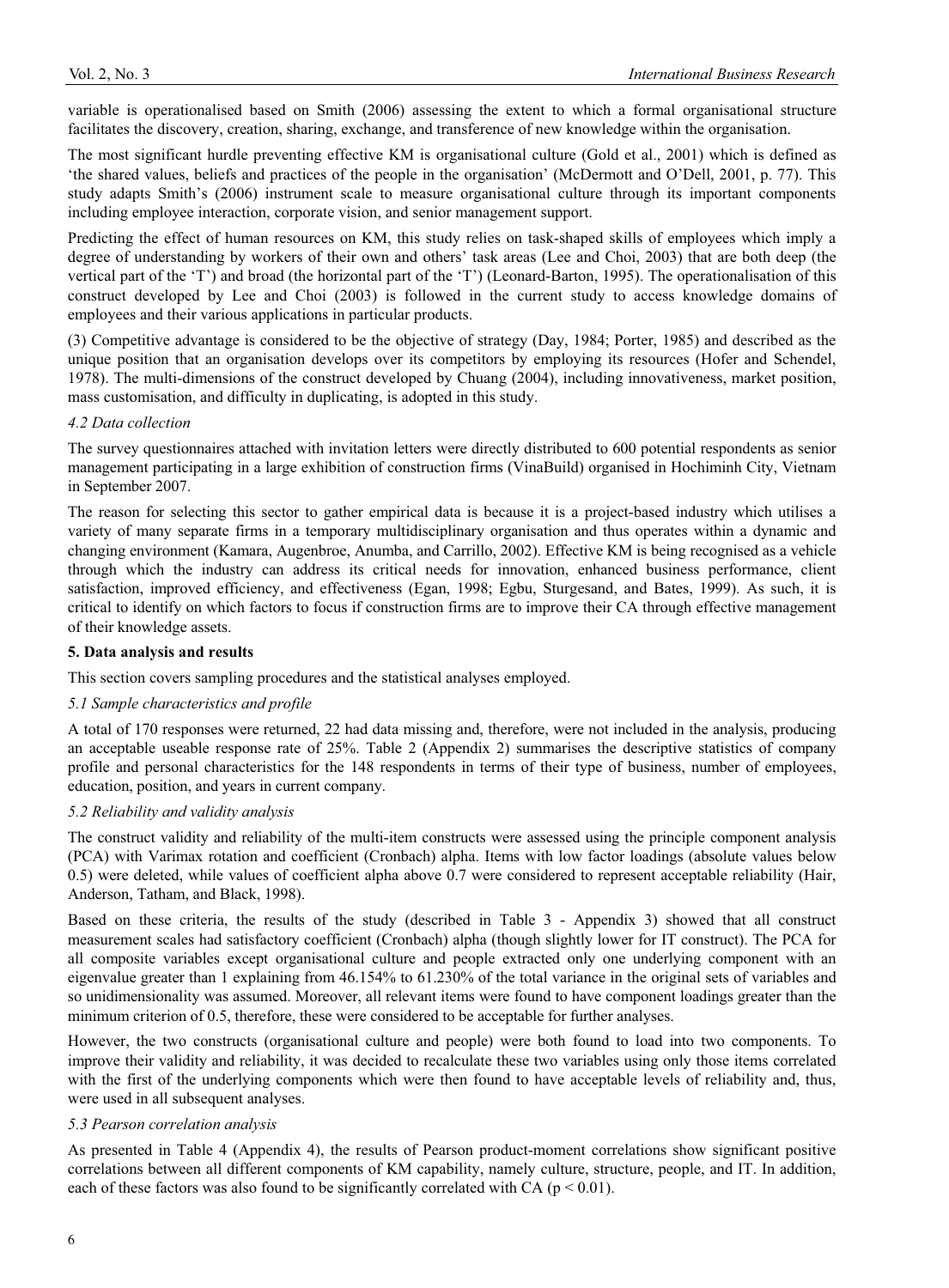#### *5.4 Multiple linear regression analysis*

A standard multiple regression was performed between CA as the dependent variable and structure, culture, people, and IT as independent variables. Table 5 (Appendix 5) indicates that the multiple correlation coefficient ( $R = 0.58$ ) was significantly different from zero, F (4, 105) = 13.002,  $p < 0.05$ , and 30.6% of the variation in the dependent variable was explained by the set of independent variables (adjusted  $R^2 = 0.306$ ). Both culture,  $sr_i^2 = 0.10$ ,  $t = 4.04$ ,  $p < 0.05$  and IT,  $sr_i^2 = 0.03$ , t = 2.11, p < 0.05 were found to contribute significantly and uniquely to predicting CA while structure and people were found not to provide any significant unique contribution to prediction  $(t = 0.89$  and 0.28 respectively, p  $> 0.05$ ).

#### **6. Findings and discussion**

It is stated that the Vietnamese cultural, economic, and political context shapes entrepreneurial business activities and strongly impacts a firm's ability to achieve CA and business success (Swierczek and Ha, 2003; Nguyen, Alam, and Perry, 2007a; Nguyen and Alam, 2007b). Within the scope of this paper, however, focus is directed to examining the internal environment of organisations. This is considered the paper's limitation that will be dealt with in further research. Given that the organisational structure, organizational culture, people, and IT were proposed as potential moderators of the conceptual model, the results of our study reveal that only two factors, namely cultural and technical KM capabilities, have unique and significant influences on a firm's CA. The following empirical evidence from Vietnamese context-based literature supports the findings and explains why this could be the case.

#### *6.1. Organizational culture*

One of the key findings of this study is that cultural KM capability makes a unique and significant contribution to a firm's CA. This is quite consistent with the study of Swierczek and Ha (2003) that cultural elements have a strong impact on Vietnamese business innovation and business activities. This argument is further supported by a number of studies showing that potential for entrepreneurial activities and business success can be enhanced by cultural factors in general and organizational culture in particular (Baughn, Cao, Le, Lim, and Neupert, 2006; Deshpande, Farley, and Bowman, 2004).

More specifically, the study of Le, Rowley, Truong, and Warner (2007), attempts to explain why cultural factors are critical to business success in Vietnam. Citing from Mcleod and Dieu (2001) they argue that 'Vietnam has had long exposure to Western values since the French colonization in the 1880s up to the 1950s and the US intervention until 1975' (p114). In addition, more than half the Vietnamese population were born after the Vietnam War who tend to be increasingly influenced by Western values and lifestyles. According to Le et al., (2007), this imprint may sustain a promising potential implication of western-based managerial practices with a selective approach.

Historically, Vietnam has also been strongly affected by Chinese Confucian culture. Though there are many debates on the contradictory roles between Neo Confucianism and Communism, their inter-relationship is recognised as a key distinct feature of business environment in Vietnam. These factors have shaped the organisational culture and can be considered a referencing system that prescribes ethical ways of doing business.

To many young Vietnamese, Confucian culture is values and beliefs while Western lifestyles and management approach are ideal. Given that 49.7% of business owners in Vietnam are young with an average age below 39 years (Pham, 2002), it may imply that Vietnamese entrepreneurs are getting younger and higher educated (79% undergraduate and postgraduate in our study). They are more flexible and willing to change to enhance organisational CA.

It is clear that to improve innovation and competitiveness, Vietnamese enterprises need to incorporate Confucian philosophy, socialist market philosophy and a careful adaptation of new managerial approaches and innovative ideas in accordance with their 'belief reference system' (Mcleod and Dieu, 2001). Cultural factors can positively, or negatively, affect the entrepreneurs' willingness to take risks and make business decisions, while the presence of a risk avoidance attitude would be still prominent if an entrepreneurial culture was not strong (Nguyen et al., 2007a). These explain why the Vietnamese-specific cultural attributes are extremely important to entrepreneurial culture which, in turn, positively influences the KM capability of an organisation and its CA.

#### *6.2 Organizational structure*

Although positively and significantly correlated with other organisational factors such as culture, IT, people, and CA (as presented in Table 4), organizational structure does not uniquely and significantly contribute to a firm's CA. This result is supported by Deshpande et al., (2004, p22) claiming that 'Vietnamese firms emerging from central planning to some form of market socialism tend to be bureaucratic'. It means that they tend to focus on loyalty, commitment, regulations and formal organizational structure rather than on future orientation. The result is further supported by Berrell, Wright, and Hoa (1999) who state that due to strong influence by Confucian culture, in comparison to their Australian counterparts, Vietnamese managers were more accepting of hierarchical and formal management structures, placing less emphasis on individual actions and achievement, and being less willing to accept changes.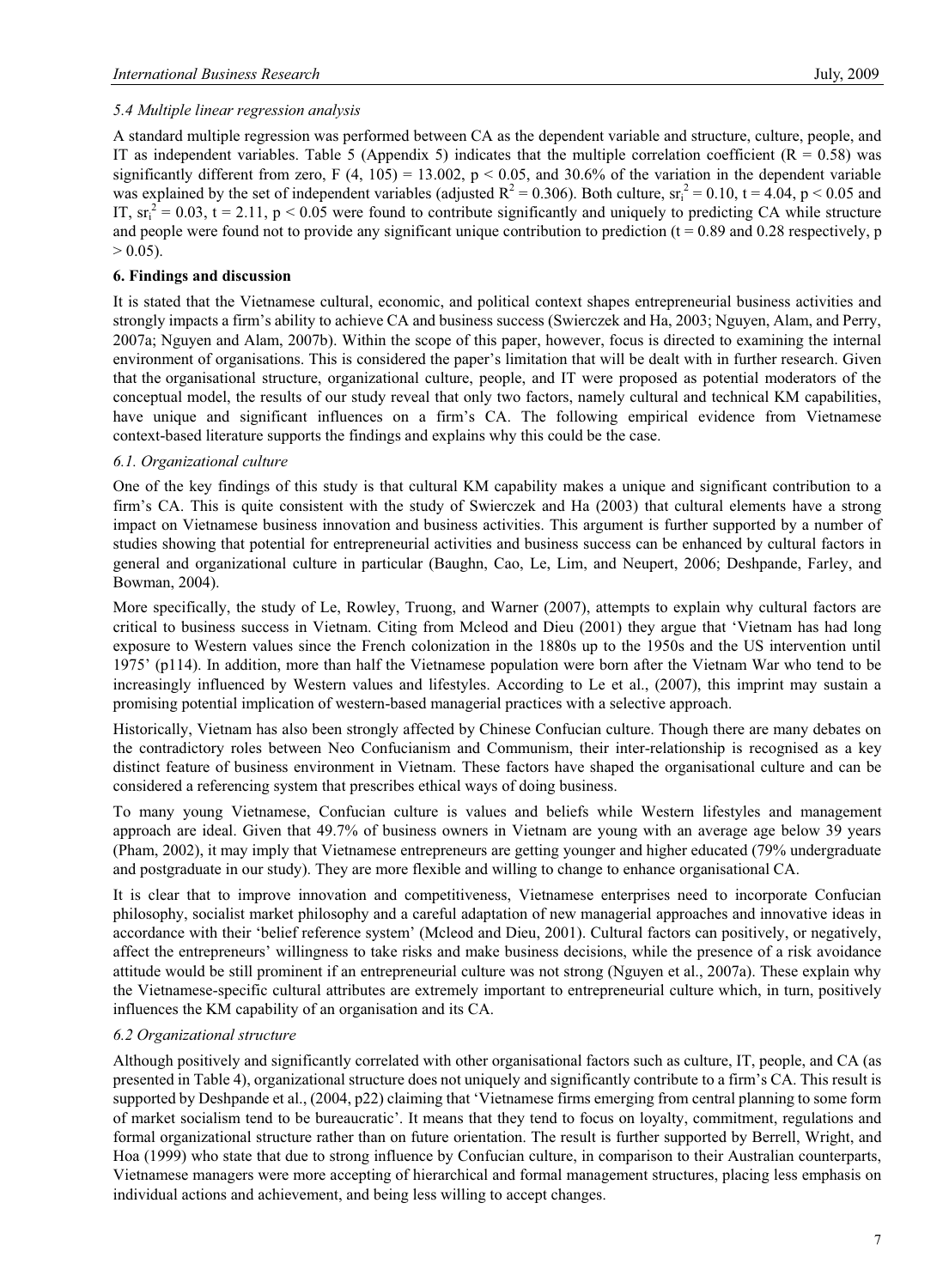It is also widely recognised by many Asian and Vietnamese scholars that the adopted Western based managerial practices should be different from the original models due to different business and culture conditions. In addition, they must be implemented gradually and, thus, can limit an organisation's flexibility. As such, this explains why organisational structure, though positively correlated with other factors, may depend heavily on other social KM dimensions and does not give any unique and significant contribution to a firm's CA.

#### *6.3 Human resources*

King-Kauanui, Su, and Ashley-Cotleur (2006) indicate that Vietnamese human resource management practices rely more heavily on human labour factor than is found elsewhere. The scholars also acknowledge the importance of culture in forming organizational norms and practices which greatly emphasise collectivism and commitment.

However, contrary to this argument and other scholars' expectations, these current findings show that human KM capability does not contribute uniquely significantly to the prediction of a firm's CA. According to Tuan and Napier (2000) although emphasising collectivism, Vietnamese may not necessarily work as effective teams as generally expected because of a lack of common well-defined goals in group work while encouraging an increasing popularity of pursuing their personal goals.

As presented in Table 4, human KM capability is positively correlated with other KM capability components and, thus, may depend on them, which supports the findings of this study and explains why no significant contribution of human KM resource to organisational CA was found.

#### *6.4 Information technology*

According to Le (2006), Vietnamese entrepreneurs' demands for technological innovation are relatively low. The average expenditure of Vietnamese SMEs for this purpose accounts for only 0.2-0.3% of total revenue in comparison with 5% for Indian SMEs or 10% for Korean SMEs. This figure indicates that SMEs are not proving to be able to upgrade their technology and equipment to high levels of technological development.

As found recently by Nguyen et al., (2007a), although facing an urgent need for technological innovation and CA improvement, many private firms in Vietnam do not have the capability to adopt new technology due to an inadequate labour force, inadequate capital and managerial skills. Most private SMEs' equipment and production facilities are based on traditional technologies operated under manual or semi-automatic control or transferred from State-own enterprises (SOE) as well as other domestic sources which are already out of date by two to three or even four technological generations in comparison with regional countries and even with larger Vietnamese companies in the same industry.

The construction industry in Vietnam, though representing by 90% as SMEs (less than 300 employees) as the result of this study, has experienced several distinct characteristics such as a high demand in technology and a fast-speed development to meet ever increasing infrastructure needs and requirements. Moreover, a major part of the industry originated from SOEs (41% as joint stock, joint venture, or fully owned by foreigners, 22 % SOEs, and only 37% private companies as shown in Table 2) who are eligible to the State's policies such as special credit loans, tax incentives, training assistance, support in importing equipment and transferring technologies. They also receive more preferential support from their own governing body and get easier access to resources than private SMEs (Nguyen et al., 2007a). These specific industrial characteristics, plus the emerging private business sector and the fast growing economic boom, have created a more intensive and dynamic competition landscape, requiring firms to upgrade their technological equipment and information systems to acquire and maintain a CA. As a result, the technical KM capability positively and significantly influences the firms' CA.

#### *6.5 Conclusion*

This research has developed, operationalised, and empirically validated a theoretical model that explains the inter-relationships amongst KM infrastructure elements and their role in achieving CA in Vietnam, an emerging Asian, less developed country where a Confucian culture, a socialist market economy and a majority of SMEs exist. A survey study of 148 senior executives in the construction industry provides strong support for the research model proposed. Consistent with general agreement in the literature that a combined social and technological approach is ideal, it is contended that there are significant positive correlations amongst the KM capability components as well as between them and organisational CA. However, the findings show that, in the current Vietnamese-specific environment, only two critical factors of cultural and technological KM dimensions make a unique significant contribution to a firm's CA with culture having a major influence. This result highlights the necessity to consider culture as a dominant issue in KM to enhance organisational outcomes.

In terms of practical implications, the paper attempts to provide Vietnamese business executives, especially those from SMEs in the construction industry, with a better understanding about how firms need to be effectively managed to improve their overall KM capability to leverage, exploit, and sustain CA. In addition to consider a combination of technical and social KM resources, practising managers should investigate and take full advantages of IT in relation to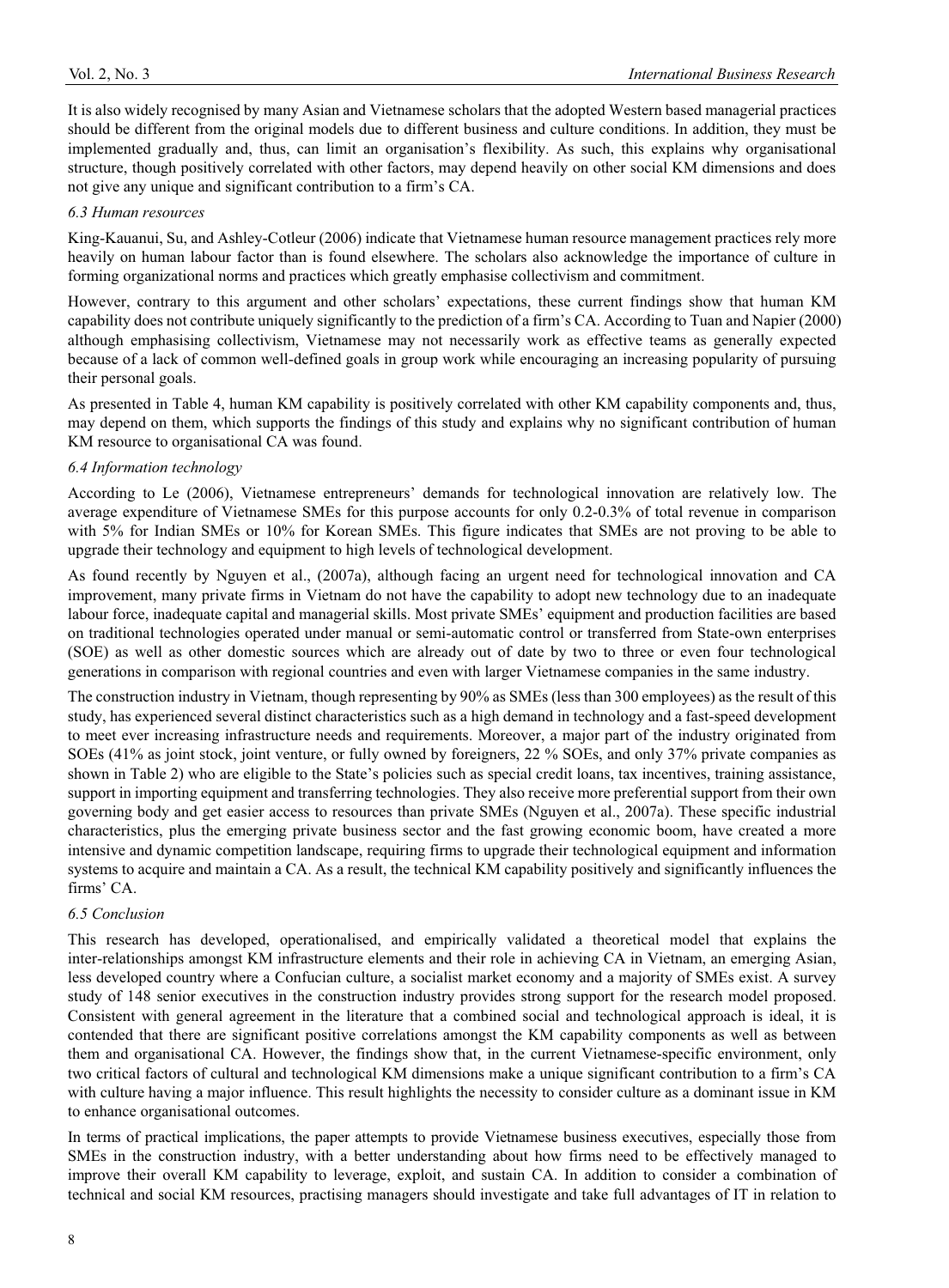other key organisational factors to overcome cultural barriers and strengthen their contribution to long-term performance.

The limitations suggest that further research needs to be conducted in other sectors to provide a more comprehensive picture of KM in Vietnam. Moreover, an external business environment, especially involving cultural issues, also needs to be investigated systematically to link organisational resources in moving towards a more proactive dynamic approach for long-term strategies.

#### **References**

A. H. Gold, A. Malhotra, and A. H Segars. (2001). "Knowledge management: an organisational capabilities perspective', *Journal of Management Information Systems*, 18(1), pp. 185-214.

A. H. Gold. (2001). "*Towards a theory of organisational knowledge management capabilities",* Published doctoral thesis, University of North Carolina at Chaper Hill, USA.

A. O Gimenez, and M. Rincon. (2003). "Knowledge in the developing countries: an empirical approach in search of limitations and opportunities", *Proceedings of the Fourth European Conference on Knowledge Management*, 18-19 September, Oxford, England.

A. Riahi-Belkaoui. (2003). "Intellectual capital and firm performance of US multinational firms", *Journal of Intellectual Capital*, 4(2), pp 215-26.

B. Choi, and H. Lee. (2002). "Knowledge management strategy and its link to knowledge creation process" *Expert Systems with Applications*, 23(3), pp. 173-187.

B. Choi, and H. Lee. (2003). "An empirical investigation of knowledge management styles and their effect on corporate performance", *Information and Management*, 40, pp. 403-417.

C. Egbu, J. Sturgesand, and B. Bates. (1999). "Learning from knowledge management and trans-organisational innovations in diverse project management environments", in W. P Hughes, Ed. *Proceedings of the 15th Annual Conference of the Associations of Researchers in Construction Management*, Liverpool: Liverpool John Moores University, pp. 95-103.

C. W. Hofer, and D. Schendel. (1978). *Strategy formulation: analytical concepts*, St. Paul, MN: West.

C.C. Baughn, J.S.R. Cao., L.T.M. Le, V.A. Lim, and K.E. Neupert. (2006). "Normative, social and cognitive predictors of entrepreneurial interest in China, Vietnam, and the Philippines", *Journal of developmental entrepreneurship*, vol 11 (1), pp 55-77.

C.T. Le, C. Rowley, Q. Truong, M. Warner. (2007). "To what extent can management practices be transferred between countries? The case of human resource management in Vietnam ", *Journal of World Business* vol 42: pp 113-127.

D Leonard-Barton. (1995). *Wellspring of knowledge: Building and sustaining the source of innovation*, Boston, Harvard Business School Press.

D. J. Teece, G. Pisano, and A. Shuen. (1997). "Dynamic capabilities and strategic management". *Strategic Management Journal*, 18(7), 509-533.

D. Miller. (2002). "Knowledge inventories and managerial myopia", *Strategic Management Journal*, 23(8), pp. 689-706.

D. Zander, and B. Kogut. (1995). "Knowledge and the speed of the transfer and imitation of organisational capabilities: an empirical test", *Organisation Science*, 6(1), pp. 76-92.

D.D Le. (2006). *Businessmen, business entrepreneurs and economic reform*, Ho Chi Minh City: The Youth Publishing House, Saigon Economic Times, p.27.

E. Clemons, and M. Row. (1991). "Sustaining information technology advantage: the role of structural differences", MIS *Quarterly*, 15(3), pp. 275-292.

G. S. Day. (1983). *Strategic market planning: the pursuit of competitive advantage*, St. Paul, MN: West.

G. Szulanski. (1996). "Exploring internal stickiness: impediments to the transfer of best practice within the firm", *Strategic Management Journal*, 17(Winter), pp. 27-43, 1996.

G. Verona, and D. Ravasi. (2003). "Unbundling dynamic capabilities: an exploratory study of continuous product innovation", *Industrial and Corporate Change*, 12(3), pp. 577-606.

H. B. Bayyararapu. (2005). "*Knowledge management strategies and firm performance"*, Published doctoral thesis, The University of Western Ontario London, Ontario, Canada.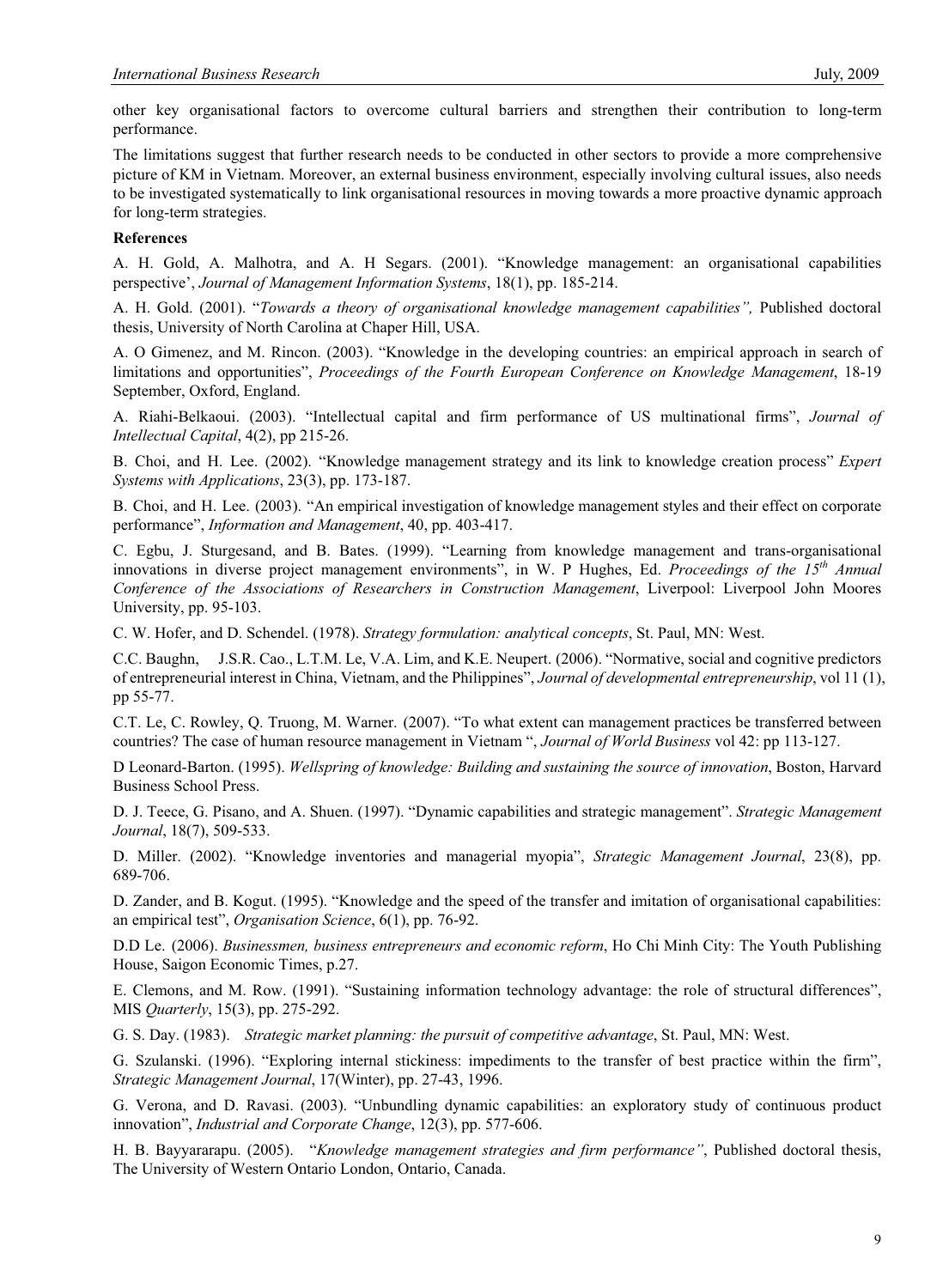H. D. Harlow. (2004). "*The relationships between tacit and explicit knowledge management strategies and methodologies and firm financial and innovation outcomes*" Published doctoral thesis, Alliant International University, USA.

H. Lee, and B. Choi, B. (2003). "Knowledge management enablers, processes, and organisational performance: an integrative view and empirical examination", *Journal of Management Information Systems*, 20(1), pp. 179-228.

H. R. Nemati. (2002). "Global knowledge management: exploring a framework for research", *Journal of Global Information Technology Management*, 5(3), pp. 1-10.

H. Y. Hsu. (2006). "*Knowledge management and intellectual capital"*, Published doctoral thesis, Southern Illinois University at Carbondale, USA.

I.Becerra-Fernandez, and R. Sabherwal. (2001). "Organisational knowledge management: a contingency perspective", *Journal of Management Information Systems*, 18(1), 23-55.

J. Barney. (1991). "Firm resources and sustained competitive advantage", *Journal of Management*, 17(1), pp. 99-120.

J. Egan. (1998). *Rethinking construction: report of the construction task force on the scope for improving the quality and efficiency of UK construction*, London: Department of the Environment, Transport, and the Regions.

J. F. Hair, R. E. Anderson, R. L. Tatham, and W. C. Black. (1998). *Multivariate Data Analysis*, 5th Edition, Prentice-Hall: New Jersey.

J. Henderson, and N. Venatraman. (1993). "Strategic alignment: leveraging information technology for transforming organisations", *IBM Systems Journal*, 32, pp. 4-16.

J. M. Kamara, G. Augenbroe, C. J. Anumba, and P. M. Carrillo. (2003). 'Knowledge management in the architecture, engineering and construction industry', *Construction Innovation*, 2, pp. 53-67.

J. Nahapiet, and S. Ghoshal. (1998). "Social capital, intellectual capital, and the organisational advantage", *Academy of Management Review*, 23(2), pp. 242-66.

K. A. April. (2002). "Guidelines for developing a k-strategy", *Journal of Knowledge Management*, 6(5), pp 445-456.

K. Y Wong, and E. Aspinwall. (2005). "An empirical study of the important factors for knowledge management adoption in the SME sector", *Journal of Knowledge Management*, 12(3), pp. 64-82.

M. A. Hitt, B. A. Keats, and S. M. DeMarie. (1998). "Navigating in the new economic landscape: Building strategic flexibility and competitive advantage in the 21<sup>st</sup> century", *Academy of Management Executive*, 12, pp. 22-42.

M. Appleyard. (1996). "How does knowledge flow? Interfirm patterns in the semiconductor industry", *Strategic Management Journal*, 17(Winter), pp. 137-54.

M. Berrell, P. Wright and T.T.V. Hoa. (1999). "The influence of culture on managerial behavior" *The Journal of Management,* vol 18 (7), p 578.

M. Khalifa, and V. Liu, V. (2003). "Knowledge management effectiveness", *Proceedings of the Fourth European Conference on Knowledge Management*, 18-19 September, Oxford, England.

M. Khalifa, R. Lam, and M. Lee. (2001). 'An integrative framework for knowledge management effectiveness', *Proceedings of the Twenty-Second Conference on Information Systems*, September, New Orleans.

M. M. Migdadi. (2005). "*An integrative view and empirical examination of the relationships among knowledge management enablers, processes, and organisational performance in Australian enterprises"*, Published doctoral thesis, University of Wollongong, Australia.

M. Manovas. (2004). "*Investigating the relationship between knowledge management capability and knowledge transfer success"s*, Published Master of Science thesis, Concordia University, Canada.

M. T Hansel. (1999). "The search-transfer problem: the role of weak ties in sharing knowledge across organisation subunits", *Administrative Science Quarterly*, 44, pp. 82-111.

M. Zollo, and S. G. Winter. (2002). "Deliberate learning and the evolution of dynamic capabilities", *Organisation Science*, 13(3), pp. 339-352.

M.W. Mcleod and N.T Dieu,. *Culture and customs of Vietnam*, Westport, CT: Greenwood Press.

P. Bierly, and A. Chakrabarti. (1996). "Generic knowledge strategies in the US pharmaceutical industry", *Strategic Management Journal*, 17(Winter), pp. 123-35.

Porter, M. E. (1985). *Competitive advantage: creating and sustaining superior performance*, Free Press, New York.

R. B. Cooper, and R. W. Zmud. (1999). "Information technology implementation research: a technological diffusion approach", *Management Science*, 36(2), pp. 123-39, 1990.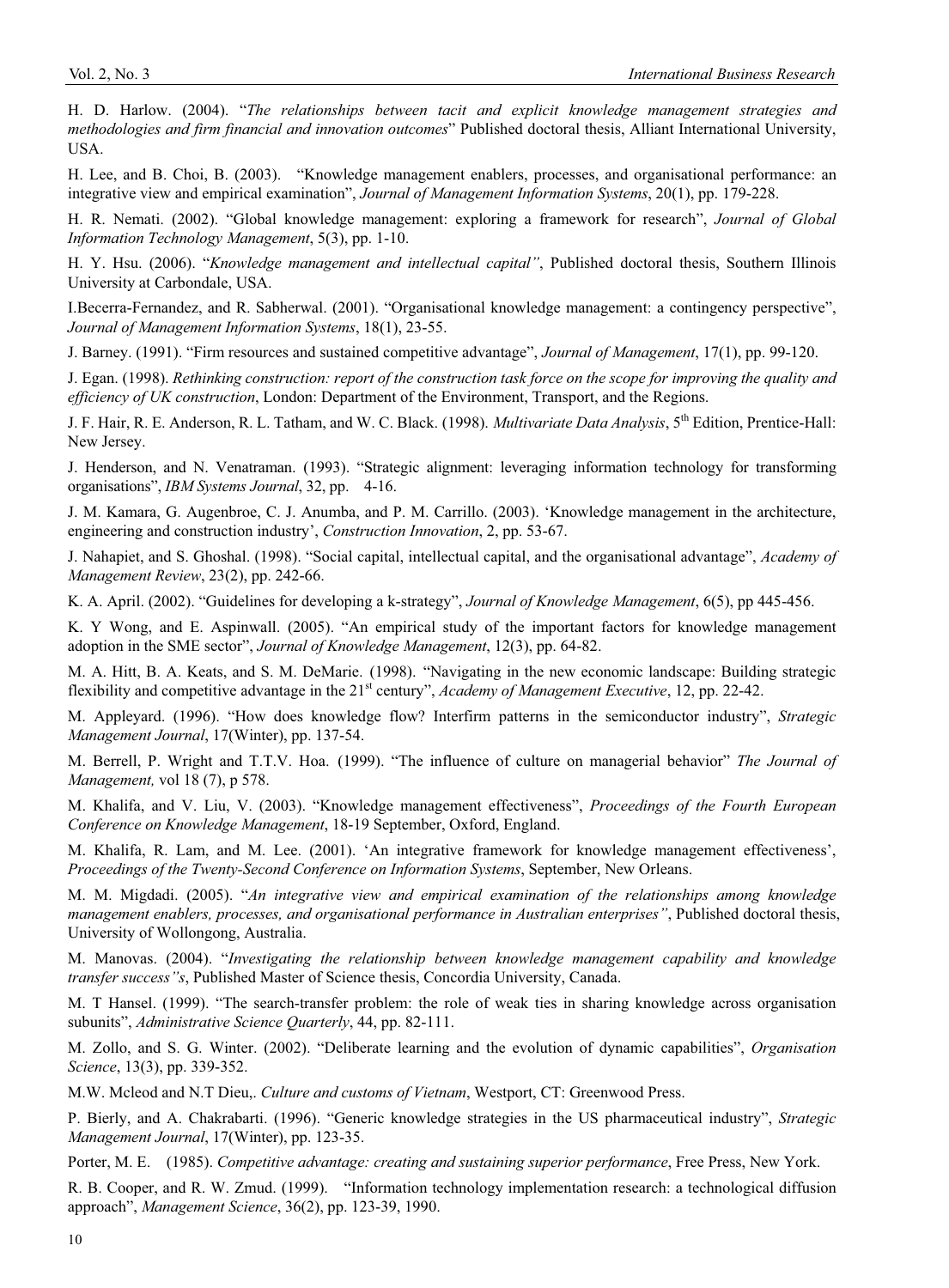R. Bennet, and H. Gabriel, H. (1999). "Organisational factors and knowledge management within large marketing departments: an empirical study", *Journal of Knowledge Management*, 3(3), pp. 212-225.

R. Deshpande, J.U. Farley, and D. Bowman. (2004). "Tigers, Dragons, and Others: Profiling high performance in Asian Firms", *Journal of international Marketing*, vol 12 (3), pp 5-29.

R. G. Fichman, and C. F. Kemerer. (1997). "The assimilation of software process innovations: an organisational learning perspective", *Management Science* 43(10), pp 1345-1363.

R. M Grant. (1996b). "Prospering in dynamically-competitive environments: organisational capability as knowledge integration", *Organisation Science*, **7**(4), pp. 375-387.

R. M. Grant. (1996a). "Toward a knowledge-based theory of the firm", *Strategic Management Journal*, 17, pp. 109-22.

R. McDermott, and C. O'Dell. (2001). "Overcoming cultural barriers to sharing knowledge", *Journal of Knowledge Management*, 5(1), pp. 76-85, 2001.

R. Sharkie. (2003). "Knowledge creation and its place in the development of sustainable competitive advantage", *Journal of Knowledge Management*, 7(1), pp. 20-31.

S. E. Jackson, M. A. Hitt, and A. S. DeNisi. (2003). *Managing knowledge for sustained competitive advantage: designing strategies for effective human resource management*, Jossey-Bass, San Francisco.

S. K. McEvily, and Chakravarthy. (2002). "The persistence of knowledge-based advantage: an empirical test for product performance and technological knowledge", *Strategic Management Journal*, 23(4), pp. 285-305.

S. King-Kauanui, D.N. Su, and C. Ashley-Cotleur. (2006). "Impact of Human resource Management: SMEs performance in Vietnam", *Journal of developmental entrepreneurship*, vol 11 (1), pp 79-95.

S. Narasimha. (2000). "Organisational knowledge, human resource management and sustained competitive advantage: toward a framework", *Competitiveness Review,* 10(1), pp. 123-1350.

S. Narasimha. (2001). "Salience of knowledge in a strategic theory of the firm", *Journal of Intellectual Capital*, 2(3), pp. 215-24.

S. V. Lopez. (2005). "Competitive advantage and strategy formulation: The key role of dynamic capabilities", *Management Decision*, 43(5), pp. 661-669.

S.H. Chuang. (2004). "A resource-based perspective on knowledge management capability and competitive advantage: an empirical investigation", *Expert Systems with Applications*, 27, pp. 459-465.

T. A Smith. (2006). "*Knowledge management and its capabilities linked to the business strategy for organisational effectiveness",* Published doctoral thesis, Nova Southeastern University, USA.

T. C. Powell, and A. Dent-Micallef. (1997). "Information technology as competitive advantage: the role of human" *Strategic Management Journal*, 18(5), pp. 375-405.

T.H. Nguyen, Q. Alam, and M. Perry. (2007a). "State versus Market: The paradox of Vietnam's experience with SME"', Proceeding of the 21<sup>st</sup> Australian and New Zealand Academy of Management Conference, Sydney, Australia.

T.H. Nguyen, Q. Alam. (2007b). "State and Market relationships: Public financial policy support for SMEs growth in Vietnam", *Proceeding of the Seventh International Business IBR conference*, Sydney, Australia.

T.H. Pham, *Creating good jobs by the support policies to develop SMEs*, Hanoi: The National Political Publishing House, 2002.

T.T. Ha, and F.W. Swierczek. (2003). "Motivation, entrepreneurship and the performance of SMEs in Vietnam", *Journal of Enterprising Culture*, vol 11(3): pp 47-68.

V. Grove, and T. H. Davenport. (2001). "General perspective on knowledge management: fostering a research agenda", *Journal of Management Information Systems*, 18(1), pp. 5-21.

V.V.Tuan, and N.K. Napier. (2000). "Paradoxes in Vietnam and America: Lessons earned", *Human resource planning*, 23 (1): pp 7-8, (2): pp 9-10, (3): pp 8-10.

W. Zheng. (2005). "*The impact of organisational culture, structure, and strategy on knowledge management effectiveness and organisational effectiveness"*, Published doctoral thesis, University of Minnesota, USA.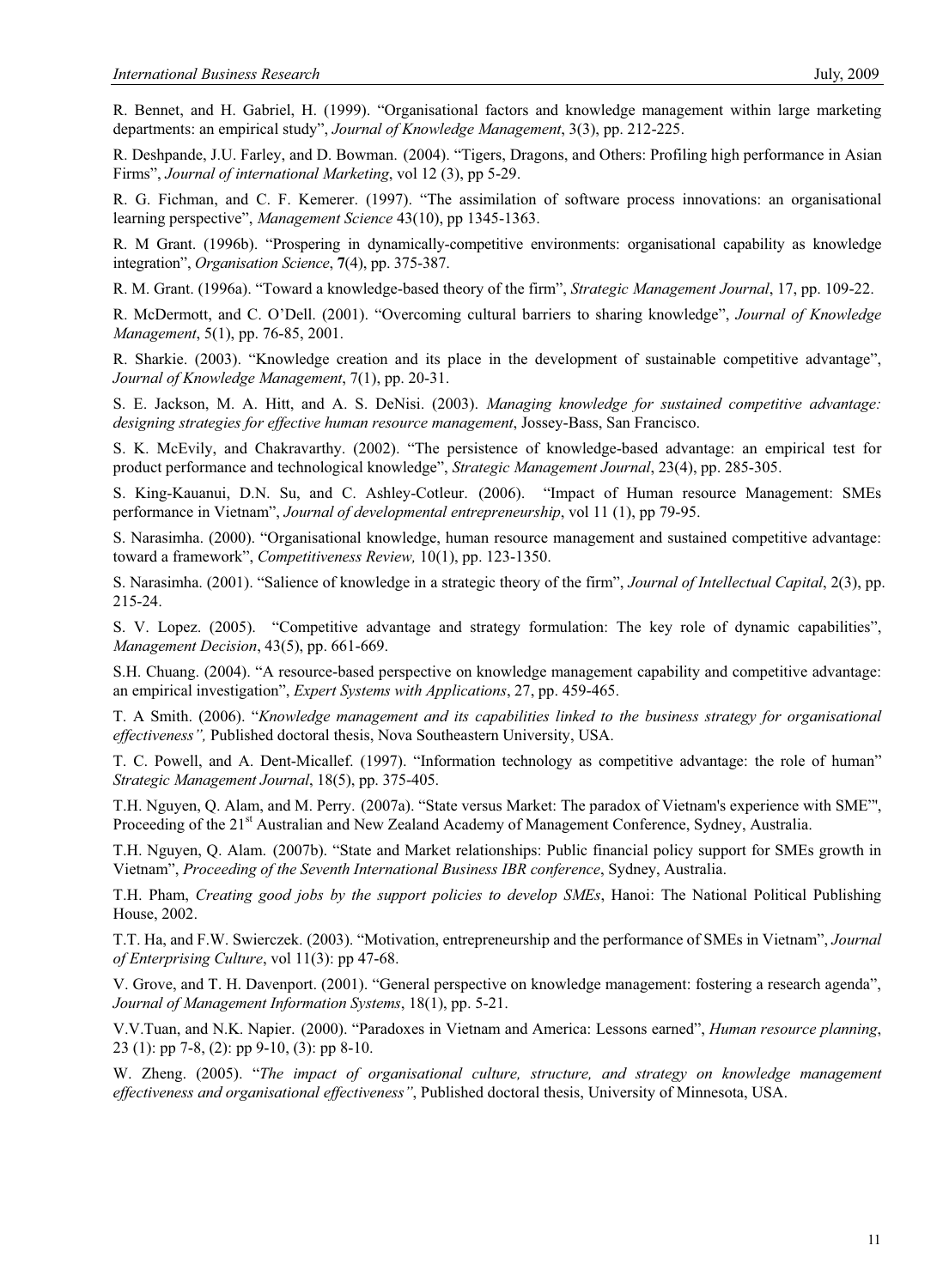|                                        | control (1) which is a set of the state of the state of the state of the state of the state of the state of the state of the state of the state of the state of the state of the state of the state of the state of the state |                                                                                                    |                                                                                                                                                                                   |
|----------------------------------------|-------------------------------------------------------------------------------------------------------------------------------------------------------------------------------------------------------------------------------|----------------------------------------------------------------------------------------------------|-----------------------------------------------------------------------------------------------------------------------------------------------------------------------------------|
| Author(s)                              | Knowledge management enabler/infrastructure                                                                                                                                                                                   | Knowledge management process                                                                       | Research objective/outcome                                                                                                                                                        |
| Hsu (2006)                             | - Intellectual capital:<br>Innovation<br>Structure<br>Human                                                                                                                                                                   | Adapted from Gold et al., (2001)                                                                   | knowledge<br>effectiveness, and<br>capital,<br>capability, organisational<br>links between intellectual<br>process<br>competitive advantage.<br>the<br>To examine<br>management   |
| <b>Smith (2006)</b>                    | Adapted from Gold et al.'s (2001) model with an additional construct of<br><b>Business Strategy</b>                                                                                                                           |                                                                                                    | To examine the knowledge management capabilities linked to the<br>business strategy for organisational effectiveness.                                                             |
| Bayyavarapu<br>(2005)                  | - Knowledge management strategy                                                                                                                                                                                               | N/A                                                                                                | To examine the relationship between knowledge management strategies<br>and firm performance.                                                                                      |
| Migdadi (2005)                         | Adapted from Lee and Choi's (2003) model with an additional construct of<br>Transformational Leadership                                                                                                                       |                                                                                                    | To find the relationships among knowledge management components<br>(enablers, knowledge creation process, organisational creativity, and<br>organisational performance).          |
| Zheng (2005)                           | - Structure<br>- Strategy<br>- Culture                                                                                                                                                                                        | N/A                                                                                                | To measure the impact of structure, culture, and strategy on knowledge<br>management effectiveness and organisational effectiveness.                                              |
| Chuang (2004)                          | from Lee and Choi, 2003)<br>- Technical knowledge management resource: IT<br>- Social knowledge management resource:<br>People (Adapted<br>Structure<br>Culture                                                               | N/A<br>et at., 2001)<br>from Gold<br>(Adapted                                                      | To employ the resource-based theory to develop theoretical links and<br>empirically examine the association between knowledge management<br>capability and competitive advantage. |
| Harlow (2004)                          | - Knowledge management strategy:<br>Explicit<br>Tacit                                                                                                                                                                         | N/A                                                                                                | knowledge management<br>strategies, firm financial and innovation outcomes.<br>between<br>the relationship<br>To determine                                                        |
| Manovas (2004)                         | Adapted from Gold et al.'s (2001) model                                                                                                                                                                                       |                                                                                                    | To examine the relationship between knowledge management capability<br>& knowledge transfer success.                                                                              |
| Lee<br>and<br>(2003)<br>Choi           | at styles<br>- Knowledge managemen                                                                                                                                                                                            | N/A                                                                                                | To investigate knowledge management methods and their effect on<br>corporate performance.                                                                                         |
| and<br><b>Rincon</b> (2003)<br>Gimenez | -Technology<br>- Leadership<br>- Culture                                                                                                                                                                                      | - Knowledge organisation<br>- Knowledge application<br>- Knowledge creation<br>- Knowledge sharing | To predict what aspects/components of knowledge management would<br>be successful in diverse cultural contexts.                                                                   |
| Liu<br>and<br>Khalifa<br>(2003)        | nt infrastructural capabilities<br>Knowledge management strategy<br>- Information technology<br>- Knowledge managemer<br>Leadership<br>Culture                                                                                | - Knowledge management process<br>capabilities                                                     | To identify the effect of IT, knowledge management infrastructural &<br>process capabilities on knowledge management effectiveness.                                               |
| Choi<br>and<br>(2003)<br>Lee           | Information technology<br>- Technical perspective:<br>- Social perspective:<br>Structure<br>Culture<br>People                                                                                                                 | Externalisation<br>Internalisation<br>- Knowledge creation:<br>Combination<br>Socialisation        | (enablers, knowledge creation process, organisational creativity, and<br>To find the relationships among knowledge management components<br>organisational performance).          |
| Lee<br>and<br>(2002)<br>Choi           | - Knowledge management strategy                                                                                                                                                                                               | - Knowledge creation                                                                               | and<br>To depict the link between knowledge management strategy<br>knowledge creation process.                                                                                    |
| Becerra-Fernandez                      | - Broad and process-oriented tasks                                                                                                                                                                                            |                                                                                                    | To match different type-oriented tasks with knowledge creation sub-                                                                                                               |

Table (1)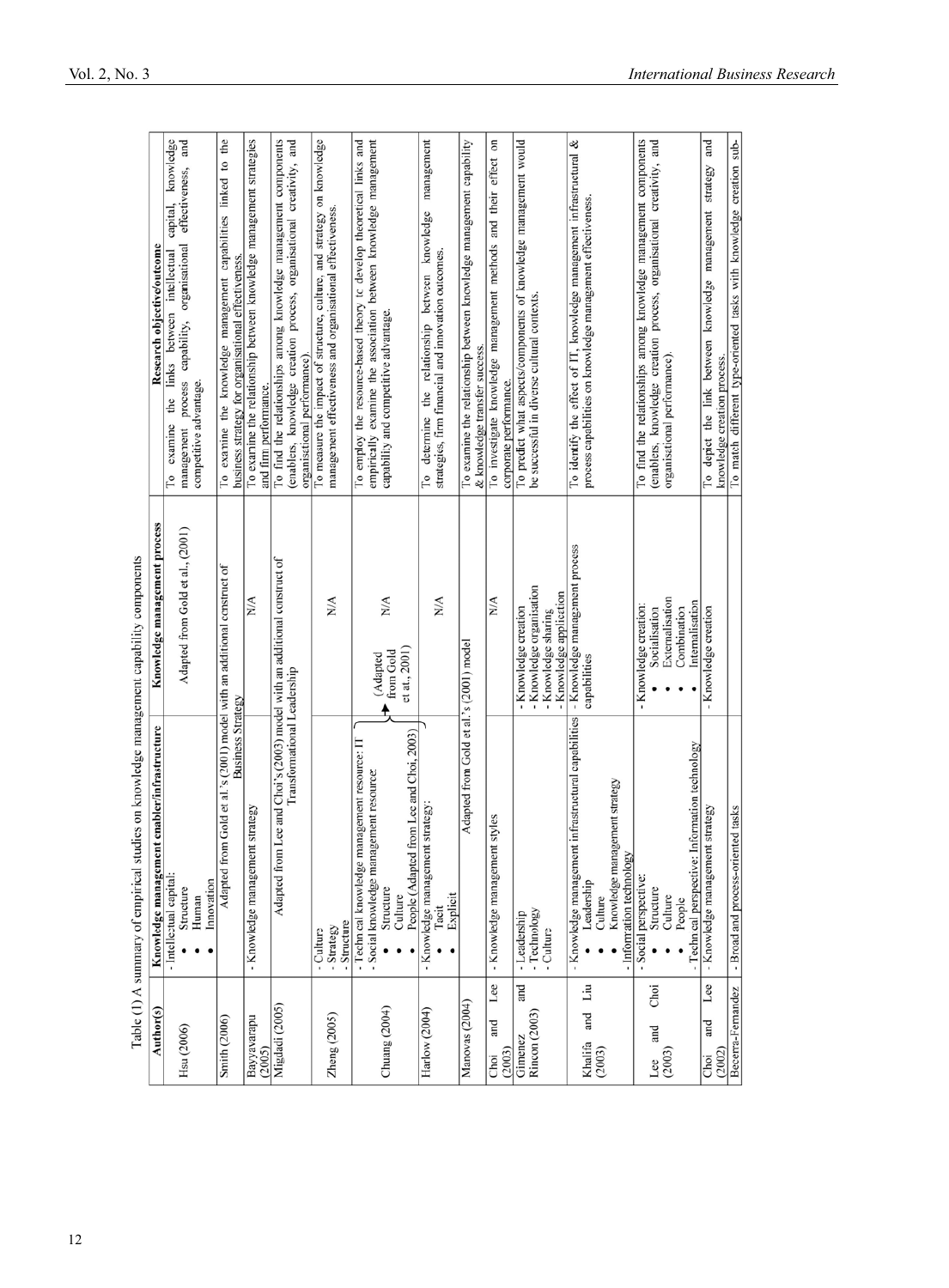| July, 200 |
|-----------|
|           |
|           |
|           |

| Sabherwal<br>and   | ented tasks<br>- Focused and content-ori          | - Knowledge creation                              | processes and examine their effect on knowledge management                                                                                                        |
|--------------------|---------------------------------------------------|---------------------------------------------------|-------------------------------------------------------------------------------------------------------------------------------------------------------------------|
| (2001)             | - Broad and content-oriented tasks                |                                                   | satisfaction.                                                                                                                                                     |
|                    | - Focused and process-oriented tasks              |                                                   |                                                                                                                                                                   |
| Gold (2001)        | - Technology                                      | - Knowledge acquisition                           | as<br>To examine knowledge infrastructure and knowledge process                                                                                                   |
|                    | - Structure                                       | - Knowledge conversion                            | essential organisational capabilities or preconditions for effective                                                                                              |
| Gold et al. (2001) | - Culture                                         | - Knowledge application<br>- Knowledge protection | knowledge management and their effect on organisational effectiveness.                                                                                            |
| Khalifa, Lam and   | - Knowledge management strategy                   |                                                   | To identify the antecedents of knowledge management structure                                                                                                     |
| Lee $(2001)$       | - Technology fit                                  | N/A                                               | adequacy and the consequence on knowledge management effectiveness.                                                                                               |
|                    | Culture                                           |                                                   |                                                                                                                                                                   |
|                    | -Leadership                                       |                                                   |                                                                                                                                                                   |
|                    | - Structure                                       |                                                   | To investigate the effect of change-friendly culture on the number of                                                                                             |
| Bennet and Gabriel | - Culture                                         |                                                   | knowledge management methods employed.                                                                                                                            |
| (1999)             | $-$ Size                                          | N/A                                               |                                                                                                                                                                   |
|                    | - Environment                                     |                                                   |                                                                                                                                                                   |
|                    | - Knowledge management method                     |                                                   |                                                                                                                                                                   |
| Hansen (1999)      | - Weak ties                                       | - Knowledge transfer (percentage of a             | To examine the impact of weak ties and knowledge characteristics on                                                                                               |
|                    | - Knowledge characteristics                       | project's total knowledge that comes from         | knowledge transfer.                                                                                                                                               |
|                    |                                                   | other divisions)                                  |                                                                                                                                                                   |
| Appleyard (1996)   |                                                   | - Knowledge transfer (number of times the         | To examine the impact of industry & national characteristics on                                                                                                   |
|                    | - Industry and national characteristics           | receive<br>and<br>provide<br>respondents          | knowledge transfer.                                                                                                                                               |
|                    |                                                   | knowledge in a give period)                       |                                                                                                                                                                   |
| Bierly and         | t strategy<br>- Knowledge management              | N/A                                               | To investigate the relationship between knowledge management strategy                                                                                             |
| Chakrabarti (1996) |                                                   |                                                   | and performance.                                                                                                                                                  |
| Szulanski (1996)   | knowledge transferred<br>- Characteristics of the | - Knowledge transfer (four-stage transfer         | To examine the impact of knowledge characteristics on knowledge                                                                                                   |
|                    | (source, recipient, and context)                  | process)                                          | transfer.                                                                                                                                                         |
| Zander and Kogut   | knowledge<br>- Characteristics of social          | - Knowledge transfer (time to transfer)           | To examine the effects of knowledge characteristics on the time to                                                                                                |
| (1995)             |                                                   |                                                   | transfer.                                                                                                                                                         |
|                    |                                                   |                                                   | Note: The studies are listed in the order of publication year starting with the latest followed by the author's surname in alphabetical order if published in the |
| same vear)         |                                                   |                                                   |                                                                                                                                                                   |

ame year)<br>Source: Developed for this research by the authors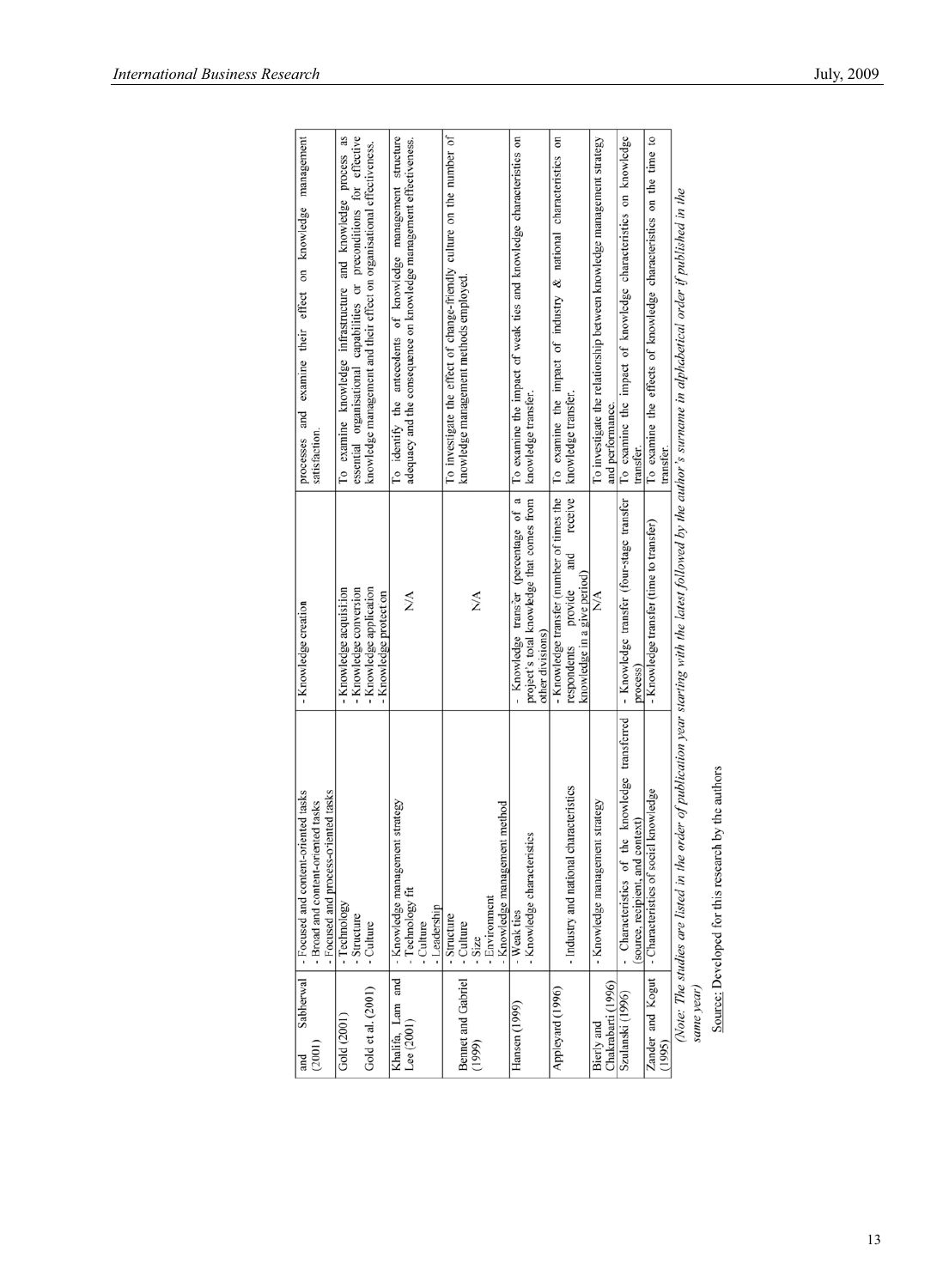# **Appendix 2**

Table 2. Descriptive statistics of the usable responses

| <b>Variables</b>           | Frequency | Percent $(\% )$ |  |  |
|----------------------------|-----------|-----------------|--|--|
| Education                  |           |                 |  |  |
| Diploma                    | 31        | 21              |  |  |
| Bachelor                   | 96        | 65              |  |  |
| Master                     | 18        | 12              |  |  |
| Doctoral                   | 3         | $\overline{2}$  |  |  |
| Position                   |           |                 |  |  |
| Senior executive (CEO, MD) | 64        | 43              |  |  |
| Functional manager         | 84        | 57              |  |  |
| Years in current company   |           |                 |  |  |
| Less than 2 years          | 54        | 36              |  |  |
| 3-5 years                  | 56        | 38              |  |  |
| 6-10 years                 | 26        | 18              |  |  |
| More than 10 years         | 12        | 8               |  |  |
| Number of employees        |           |                 |  |  |
| Less than 20               | 18        | 12              |  |  |
| 20-49                      | 40        | 27              |  |  |
| 50-199                     | 50        | 34              |  |  |
| 200-299                    | 25        | 17              |  |  |
| More than 300              | 15        | 10              |  |  |
| Type of business           |           |                 |  |  |
| State-owned                | 33        | 22              |  |  |
| Private Limited            | 54        | 37              |  |  |
| Joint Stock                | 36        | 24              |  |  |
| Joint Venture              | 14        | 10              |  |  |
| 100% foreign invested      | 11        | 7               |  |  |

Source: Developed for this research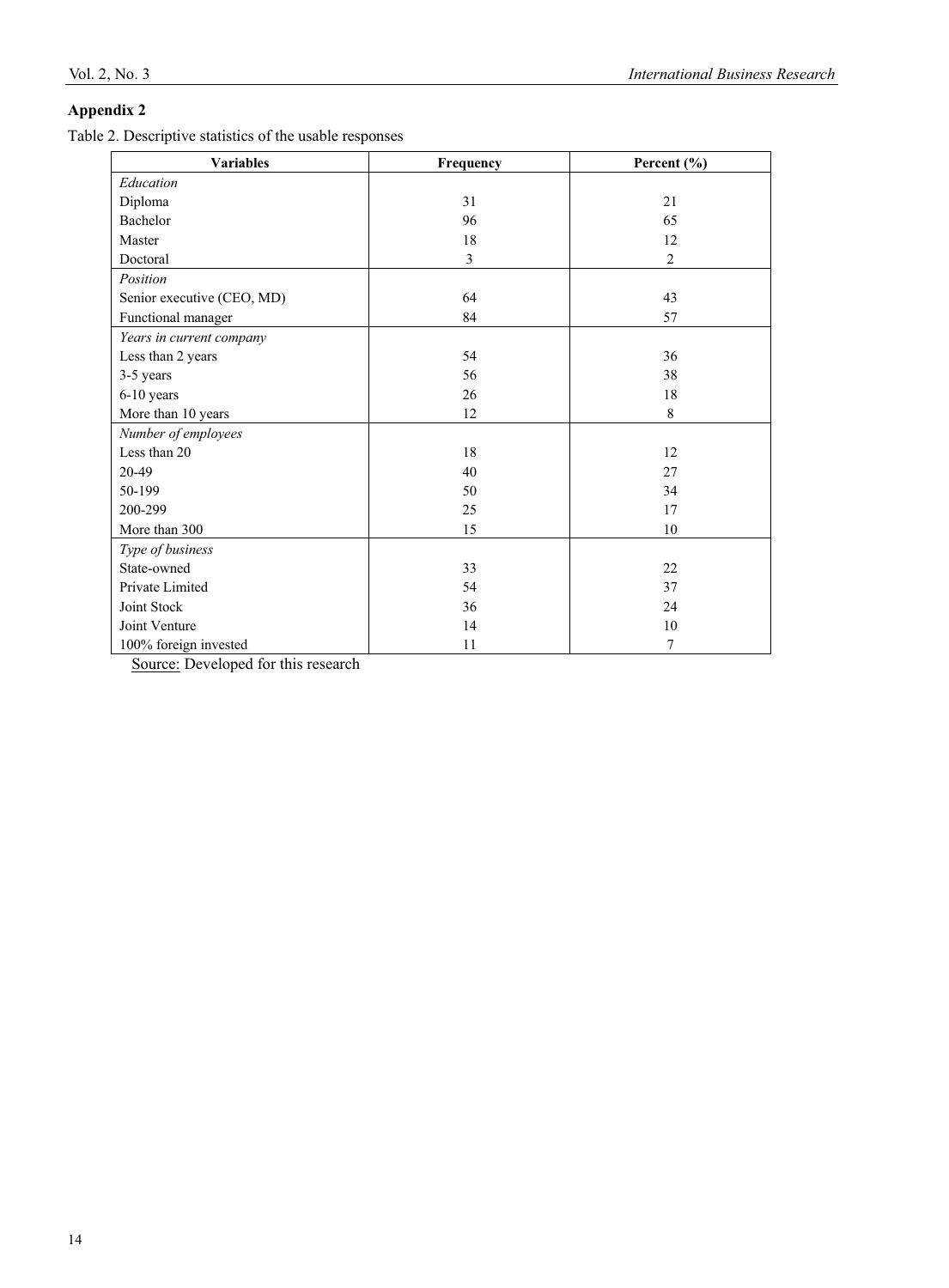|                     | yanury testing<br>Lable 3. INFSUITS OF FEHADITITY AIRE                                                   |                      |                       |                 |
|---------------------|----------------------------------------------------------------------------------------------------------|----------------------|-----------------------|-----------------|
| Construct           | Item/Factor                                                                                              | PCA                  |                       | <b>Items</b>    |
| (Cronbach<br>alpha) | Description                                                                                              | Component<br>Loading | Variance<br>extracted | deleted         |
|                     | My organisation uses technology that allows $\ldots$                                                     |                      |                       |                 |
| TKMC (IT)           | Employees to collaborate with other persons outside the organisation                                     | 0.608                | 53.400%               |                 |
| (0.691)             | People in multiple locations to learn as a group from a single source or at a single point in time       | 0.800                |                       |                 |
|                     | People in multiple locations to learn as a group from a multiple source or at multiple points in time    | 0.861                |                       |                 |
|                     | It to map the location (e.g. an individual, specific system, or database) of specific types of knowledge | 0.622                |                       |                 |
| SKMC                | Organisational Structure                                                                                 | 0.810                |                       |                 |
| (0.768)             | Organisational Culture                                                                                   | 0.847                | 68.517%               |                 |
|                     | People (T-shaped skills)                                                                                 | 0.826                |                       |                 |
|                     | My organisation ('s)                                                                                     |                      |                       |                 |
|                     | Structure facilitates the discovery of new knowledge                                                     | 0.679                |                       |                 |
| Organisational      | Structure facilitates the creation of new knowledge                                                      | 0.710                |                       |                 |
| Structure           | Bases our performance on knowledge creation                                                              | 0.560                | 46.154%               |                 |
| (0.801)             | Has a standardised reward system for sharing knowledge                                                   | 0.631                |                       |                 |
|                     | Designs processes to facilitate knowledge exchange across functional boundaries                          | 0.705                |                       |                 |
|                     | Managers frequently examine knowledge for errors/mistakes                                                | 0.744                |                       |                 |
|                     | Structure facilitates the transfer of new knowledge across structural boundaries                         | 0.709                |                       |                 |
|                     | In my organisation                                                                                       |                      |                       | C <sub>1</sub>  |
| Organisational      | Employees understand the importance of knowledge to corporate success                                    | 0.825                | 60.618%               | C110            |
| Culture             | High levels of participation are expected in capturing and transferring knowledge                        | 0.802                |                       |                 |
| (0.780)             | On-the-job training and learning are valued                                                              | 0.751                |                       |                 |
|                     | Senior management clearly supports the role of knowledge in our firm's success                           | 0.734                |                       |                 |
|                     | My organisation's members                                                                                |                      |                       | ΕI              |
| People              | Can communicate well not only with their department members but also with other department members       | 0.806                | 63.526%               | P <sub>12</sub> |
| (0.710)             | Are specialists in their own field of expertise                                                          | 0.816                |                       |                 |
|                     | Can perform their own task effectively without regard to environmental changes                           | 0.768                |                       |                 |
| Competitive         | My organisation often uses knowledge-based innovation                                                    | 0.648                |                       |                 |
| Advantage           | My organisation's market position can strong barriers to entry for other firms                           | 0.761                | 53.926%               |                 |
| (0.709)             | My organisation uses knowledge management to widen the array of products without increasing costs        | 0.810                |                       |                 |
|                     | The KM capability in my organisation would be difficult and expensive for rivals to duplicate            | 0.709                |                       |                 |

**Appendix 3**<br>Table 3. Results of reliability and validity testing

Source: Developed for this study

ï